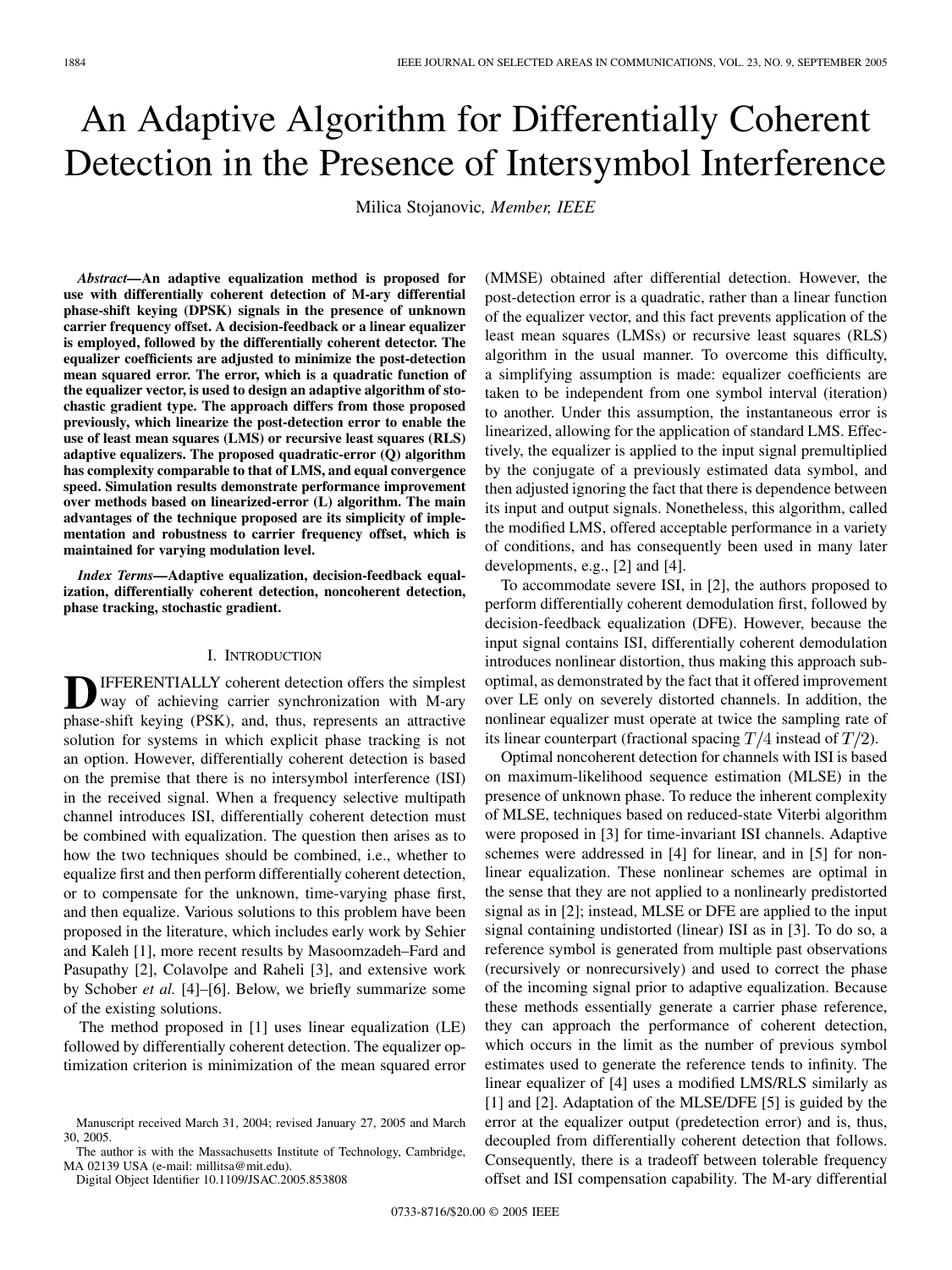phase-shift keying (DPSK) principles of [\[4](#page-6-0)] and [[5\]](#page-6-0) were extended to the case of M-ary differential amplitude/phase-shift keying (DAPSK) in [[6\]](#page-6-0).

The method proposed in this paper seeks to improve upon the existing methods by: 1) using a simple receiver structure consisting of a DFE (or LE) followed by the differentially coherent detector and 2) by applying an adaptive MMSE algorithm that makes no simplifying assumptions to linearize the post-detection error. Rather than assuming independence between two consecutive values of the equalizer vector, the opposite is assumed: namely, that the equalizer vector does not change much from one symbol interval to another. Because the task of tracking fast changes in the carrier phase is left to the differentially coherent detector, such an assumption seems intuitively more satisfying. Thus, the equalizer is optimized within the framework of differentially coherent detection, i.e., jointly with it. The resulting algorithm is of stochastic gradient type, and has complexity comparable to that of the modified LMS [\[1](#page-6-0)]. When used with the DFE, algorithm performance can be enhanced by preventing the feedback coefficients from rotation. This is necessary only in the presence of a large frequency offset. A method for generating the needed phase reference from the past data symbol estimates is proposed for this situation. This method targets directly the residual phase of the past estimates, and in this manner differs from the recursive phase reference method of [[5\]](#page-6-0), which is based on planar filtering of a reference phasor. When only a linear equalizer is used, phase reference is not needed in the receiver proposed.

The present work is motivated by the problem of bandwidthefficient modulation/detection in underwater acoustic wireless channels, where extensive ISI accompanies rapid phase variations [[7\]](#page-6-0), but the solution is applicable to any ISI channel with unknown carrier phase. The main advantages of the algorithm proposed are its simplicity, robustness to carrier phase offset, and performance improvement of the adaptive algorithm based on quadratic error over its linearized-error counterpart.

The receiver structure and the adaptive algorithm are presented in Section II. In Section III, performance of the proposed method is assessed through simulation. Conclusions are summarized in Section IV.

### II. RECEIVER STRUCTURE AND THE ALGORITHM

The baseband-equivalent received signal is given by

$$
v(t) = \sum_{n} d(n)h(t - nT)e^{j\theta(t)} + z(t)
$$
 (1)

where  $d(n)$  are the transmitted M-ary DPSK data symbols, T is the symbol interval,  $h(t) = g_T(t) * c(t) * g_R(t)$  is the overall system response (including transmit filtering, channel, and receive filtering),  $\theta(t)$  is the unknown carrier phase, and  $z(t) =$  $w(t) * g_R(t)$  is the noise that results from filtering the equivalent baseband input additive white Gaussian noise (AWGN)  $w(t)$  whose independent in-phase and quadrature components each have power spectral density  $N_0$ . The data symbols  $d(n)$ are obtained by differentially encoding the input M-ary PSK symbols  $b(n) \in \{1, e^{j2\pi/M}, \ldots, e^{j2\pi(M-1)/M}\}$ , i.e.,  $d(n)$  $b(n)d(n-1).$ 

We assume that the channel is not known, and, hence, instead of a complete matched filter, the receiver uses only a lowpass filter. The transmit and receive filters can both be chosen as square-root raised cosine filters. The received signal is sampled at the Nyquist or higher rate, i.e., every  $T_s = T/2$ , and the samples are fed into a fractionally spaced equalizer. The vector of signal samples, stored at time  $nT$  in the feedforward filter with the coefficient vector  $a'$  is denoted by  $v(n)$ .<sup>1</sup> It is assumed that proper time-alignment has been achieved so that this signal contains significant contributions from the data symbol  $d(n)$ . The vector of previously detected data symbols, stored at time  $nT$  in the feedback filter b', is denoted by  $\mathbf{d}(n-1) = [d(n 1$ ) $\tilde{d}(n-2)$ ...]<sup>T</sup>, where  $[\cdot]$ <sup>T</sup> stands for transpose. These symbols are either the true data symbols known during training, or the decisions generated by differentially re-encoding the output data stream  $\tilde{b}(n)$ , i.e.,  $\tilde{d}(n) = \tilde{b}(n)\tilde{d}(n-1)$ . The equalizer output at time  $nT$  is the estimate

$$
\hat{d}_{\theta}(n) = \mathbf{a}'\mathbf{v}(n) - \mathbf{b}'\tilde{\mathbf{d}}(n-1)\Theta(n) = \mathbf{c}'\mathbf{y}(n)
$$
 (2)

where  $\mathbf{c}' = [\mathbf{a}' - \mathbf{b}']$  is the composite equalizer vector, and  $\mathbf{y}(n)$ is the accordingly defined composite signal vector. The factor  $\Theta(n) = e^{j\theta(n)}$  is needed only in the presence of a significant frequency offset  $f_d$  (roughly speaking when  $f_dT > 10^{-3}$ ). If only a linear equalizer is used  $(b = 0)$ , there is no need for this factor. The estimate  $d_{\theta}(n)$  contains residual phase variation in addition to the desired contribution of the data symbol  $d(n)$ , and the task of phase correction is left to the differentially coherent detector, which yields the estimate of the data symbol  $b(n)$ 

$$
\hat{b}(n) = \hat{d}_{\theta}(n)\hat{d}_{\theta}^*(n-1) = \mathbf{c}'\mathbf{y}(n)\mathbf{y}'(n-1)\mathbf{c}.
$$
 (3)

This estimate is used to make the symbol decision  $\tilde{b}(n)$  from the M-ary PSK alphabet.

In the presence of a frequency offset, the factor  $\Theta(n)$  is introduced to aid the feedback filter by preventing its coefficients **b** from rotating. Namely, the feedback term  $\mathbf{b}'\mathbf{d}(n-1)\Theta(n)$ must be aligned in phase with the feedforward term  $\mathbf{a}'\mathbf{v}(n)$ to achieve effective post-cursor ISI cancellation. An adaptive equalizer is capable of tracking slow phase variations, but not a significant frequency offset (e.g., [\[7](#page-6-0)]). When such an offset is present, the term  $a'v(n)$  contains residual phase variation associated with the input signal  $\mathbf{v}(n)$ , which may be too fast for the feedback filter to track alone. Hence, rather than trying to absorb the residual phase variation into the feedback coefficients (which would cause them to rotate), the correction is included explicitly.

The simplest way to generate  $\Theta(n)$  is directly from the residual phase of the estimates  $d_{\theta}(n)$ . Namely, once the decision on the data symbol  $\tilde{d}(n)$  becomes available, it can be used to remove the information content of  $d_{\theta}(n)$ , leaving the residual phase offset

$$
\Theta(n+1) = \frac{\hat{d}_{\theta}(n)\tilde{d}^*(n)}{\left|\hat{d}_{\theta}(n)\tilde{d}^*(n)\right|} \equiv \Phi(n) \tag{4}
$$

1All the vectors are defined as column vectors, and the prime denotes conjugate transpose.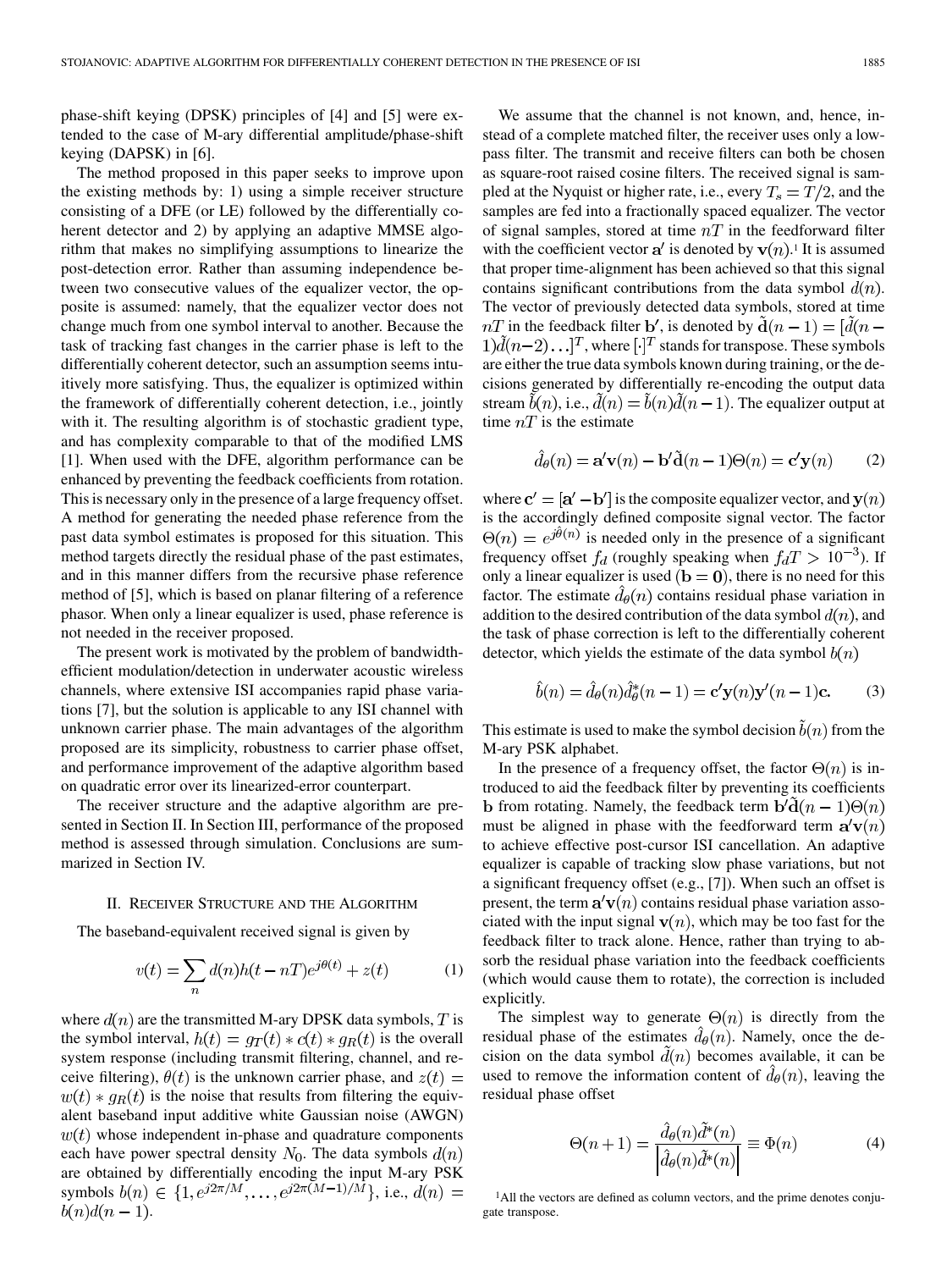

Phase correction in the feedback may or may not be necessary; the simplest way to find  $\Theta(n)$  is by amplitude limiting (4).

The receiver structure that incorporates these functions is shown in Fig. 1.

## *A. Improved Feedback Phase Tracking*

An improved estimate of residual phase  $\hat{\theta}(n)$  can be obtained by filtering the phase of the term  $\Phi(n)$  given in (4). More precisely, since it is only the estimate of frequency offset that is needed, we focus on filtering the phase difference  $\Delta\phi(n)$  =  $\angle \Phi(n)\Phi^*(n-1)$ . An exponential weighting filter is given by

$$
\Delta\hat{\theta}(n+1) = \lambda \Delta\hat{\theta}(n) + (1-\lambda)\Delta\phi(n) \tag{5}
$$

where  $\lambda \in [0,1)$  and the factor  $(1 - \lambda)$  ensures an unbiased estimate. The desired phase is

$$
\hat{\theta}(n+1) = \hat{\theta}(n) + \Delta\hat{\theta}(n+1)
$$
\n(6)

with  $\hat{\theta}(0) = \Delta \hat{\theta}(0) = 0$ . Note that for  $\lambda = 0$ , the above expressions reduce to  $(4)$ .

A computationally simpler alternative to explicit phase extraction is to estimate the instantaneous frequency offset as

$$
\Delta\hat{\phi}(n) = Im\left\{\frac{\Phi(n) - \Phi(n-1)}{\Phi(n-1)}\right\} = Im\left\{\Phi(n)\Phi^*(n-1)\right\}
$$
\n(7)

and use this estimate instead of  $\Delta\phi(n)$  in (5). An even simpler frequency estimate results if the amplitude of the data estimate  $\hat{d}_{\theta}(n)$  is approximated as being close to 1. Then,  $\Delta \hat{\phi}(n) \approx$  $Im{b(n)}b^{*}(n)$ , which may be justified for high signal-to-noise ratio (SNR).

We emphasize that feedback phase tracking is necessary only in the presence of significant frequency offset. The filtering method proposed above enables fast tracking necessary in such a situation, by operating directly on the phase of the signal  $\Phi(n)$ . Simulation results indicate that additional filtering is particularly beneficial for channels with severe ISI.

## *B. Equalizer Adaptation*

The error at the output of the differentially coherent detector (post-detection error) can be expressed as

$$
e(n) = b(n) - \hat{b}(n) = b(n) - \mathbf{c}'\mathbf{Y}(n)\mathbf{c}
$$
 (8)

where  $Y(n) = y(n)y'(n-1)$ . This error is to be used to determine the equalizer vector  $c$  according to the MMSE criterion. When the symbol decisions are correct and additional phase correction is not performed,  $Y(n)$  is independent of c. When the phase correction factor is used, it is treated as independent from equalization. Differentiating the MSE  $E = E{e^2(n)}$  with respect to the equalizer vector gives the error gradient

$$
\frac{\partial E}{\partial \mathbf{c}^*} = -E\left\{ [e^*(n)\mathbf{Y}(n) + e(n)\mathbf{Y}'(n)]\mathbf{c} \right\}.
$$
 (9)

Because the error (8) is a quadratic, rather than a linear function of the equalizer vector, there is no apparent closed form solution for the vector c which sets the gradient to zero. Nonetheless, the solution can be obtained numerically, using the stochastic gradient approach. The resulting algorithm is given by

$$
\begin{aligned}\n\dot{b}(n) &= \mathbf{c}'(n)\mathbf{Y}(n)\mathbf{c}(n) \\
e(n) &= \tilde{b}(n) - \hat{b}(n) \\
\mathbf{c}(n+1) &= \mathbf{c}(n) + \mu \left[ e^*(n)\mathbf{Y}(n) + e(n)\mathbf{Y}'(n) \right] \mathbf{c}(n) \tag{10}\n\end{aligned}
$$

where  $\mu$  is the step size, and  $\tilde{b}(n) = b(n)$  during training. The algorithm can be initialized by setting the reference feedforward coefficient to 1, while all the other equalizer coefficients are set to 0. We call this algorithm the quadratic-error (Q) algorithm to signify the fact that the instantaneous MSE gradient takes into account the quadratic error dependence on the equalizer vector.

There are several ways in which the Q algorithm can be implemented. Expressions (10) define one implementation. In this implementation, computational efficiency can be achieved by exploiting the shifting properties of  $y(n)$  to calculate  $Y(n)$  recursively. Another implementation is the following:

$$
\hat{d}_{\theta}(n) = \mathbf{c}'(n)\mathbf{y}(n)
$$
  
\n
$$
\hat{b}(n) = \hat{d}_{\theta}(n)\hat{d}_{\theta}^{*}(n-1)
$$
  
\n
$$
e(n) = \tilde{b}(n) - \hat{b}(n)
$$
  
\n
$$
\mathbf{c}(n+1) = \mathbf{c}(n) + \mu \left[e^{*}(n)\mathbf{y}(n)\hat{d}_{\theta}^{*}(n-1) + e(n)\mathbf{y}(n-1)\hat{d}_{\theta}^{*}(n)\right].
$$
 (11)

The two algorithms are identical when  $c(n)$  reaches steadystate. Both algorithms are based on the assumption that  $c(n)$ does not change much from one iteration to another.

It is interesting at this point to draw a parallel with the modified LMS [[1\]](#page-6-0), which linearizes the error by assuming that the equalizer vectors  $c(n)$  and  $c(n - 1)$  are independent. Differentiating the MSE with respect to  $c(n)$  only, and using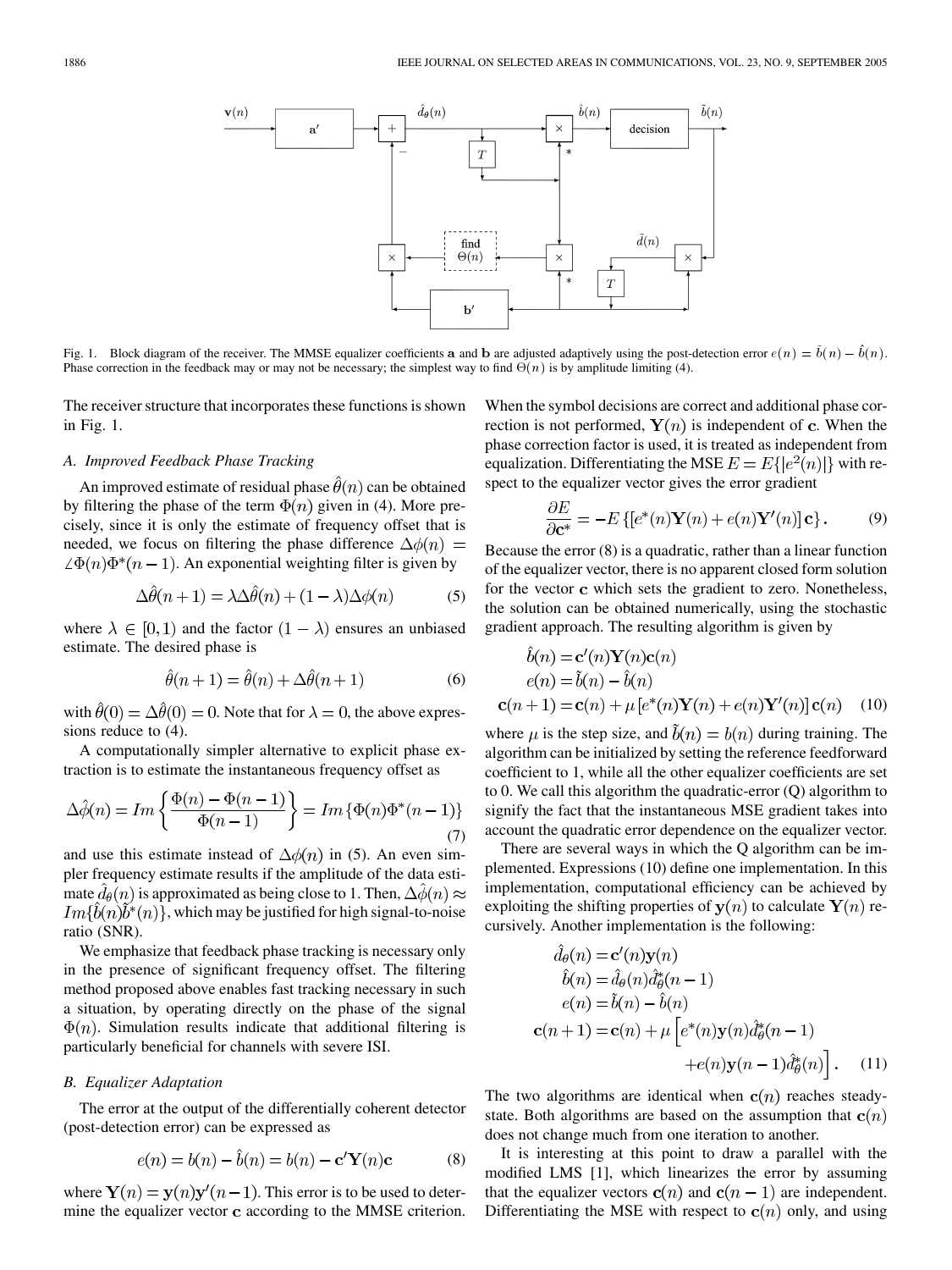the stochastic gradient algorithm, effectively results in applying ordinary LMS to the input signal premultiplied by  $d_{\theta}^{*}(n-1)$ . Although the modified LMS was used for LE only [[1\]](#page-6-0)–[\[4](#page-6-0)], it can be extended to the DFE. This algorithm, which we call the linearized-error (L) algorithm, is given by the same set of equations (11) from which the second term of the gradient vector,  $e(n)\mathbf{y}(n-1)\hat{d}_{\theta}^{*}(n)$ , has been removed. Thus, the complexity of the Q algorithm is only slightly greater than that of the L algorithm.

The convergence and stability analysis of the Q algorithm remain difficult. These issues were addressed to some extent through simulation, which indicates that the common rules of LMS step size selection apply to the Q algorithm as well.

When the equalizer's task is to compensate for slowly varying ISI, while leaving the tracking of faster phase variation to the differentially coherent detector, the assumption that the equalizer coefficients do not change much from one symbol interval to another is intuitively more satisfying than that of their independence. Hence, one expects better performance from the Q algorithm than the L algorithm. Simulation results confirm this expectation.

#### III. PERFORMANCE RESULTS

Two multipath channels are considered, both modeled by the impulse response  $c(t) = c_0 \delta(t) + c_1 \delta(t - T)$ . The first channel, called channel A, is defined by  $c_1 = 0.387c_0$ . The second channel, B, is defined by  $c_1 = c_0$ . The channel coefficients are normalized such that  $|c_0|^2 + |c_1|^2 = 1$ , and the transmit/receive filters  $g(t)$  are chosen as square-root raised cosine filters with roll-off factor 1. The average received energy per bit is  $E_b = E{ |d(n)|^2 } E_g / 2m = E_g / 2m$ , where m is the number of bits per symbol ( $2^m$  is the modulation level) and  $E_q$  is the energy of the pulse  $g(t)$ . For simulation, the discrete-time filter coefficients  $g[l]$  were generated over a span of eight symbol intervals, and normalized such that  $\sum_l |g[l]|^2 = 1$ . The variance of the discrete-time input AWGN is obtained as  $N_0/mE_b$ . A  $T/2$  fractionally spaced equalizer is used with five taps in linear configuration, LE(5), or three feedforward and one feedback tap in decision-feedback configuration, DFE(3,1). Extending the number of taps beyond these values results in little improvement. The carrier phase is modeled as  $\theta(t)$  =  $\theta_0 + 2\pi f_d t$ , and several values of the normalized frequency offset  $f_dT$  were considered in simulation. The values of on the order of  $10^{-4}$  and  $10^{-3}$  can result from the Doppler shift in land mobile systems. The value  $10^{-2}$  is very high, and may be considered as an upper limit on practical  $f_dT$ . Exceptions are found in systems such as low Earth orbiting (LEO) satellite systems, where a much greater  $f_dT$  results from the high velocity of satellites, making differentially coherent detection infeasible.

The Q algorithm is implemented using version (10). There is little degradation in performance of version (11). The L algorithm is implemented using (11) without the second gradient term. As a benchmark for performance comparison, a coherent receiver is used which consists of the same-size LMS equalizer, and a jointly optimized phase estimator implemented as a second-order, decision-directed phase-locked loop (PLL)



Fig. 2. Learning curves of various algorithms operating on channel A, with 4DPSK, using linear and decision-feedback equalizer.

[\[7](#page-6-0)]. The step size  $\mu$  is chosen equal for all the receivers as  $\mu = 0.2/(N(1 + \sigma_w^2) + M)$ , where  $(N, M)$  is the equalizer size [\[8](#page-6-0)]. The initial values of the equalizer coefficients are set to 0, except with version (10) of the Q algorithm, when one of the feedforward coefficients is set to a small nonzero value, or 1, to ensure startup. With these initial conditions, a convergence rate of 100% was observed in simulation, although there is no analytical proof for the global convergence of either the L algorithm [[4\]](#page-6-0) or the Q algorithm.

Fig. 2 illustrates the learning curves of the Q algorithm. Channel A is used, with 4DPSK, and results are shown for both LE and DFE. Averaging is performed over 1000 simulation runs, with additional smoothing over 20 symbol intervals for easier viewing. Interestingly, we observe that the Q algorithm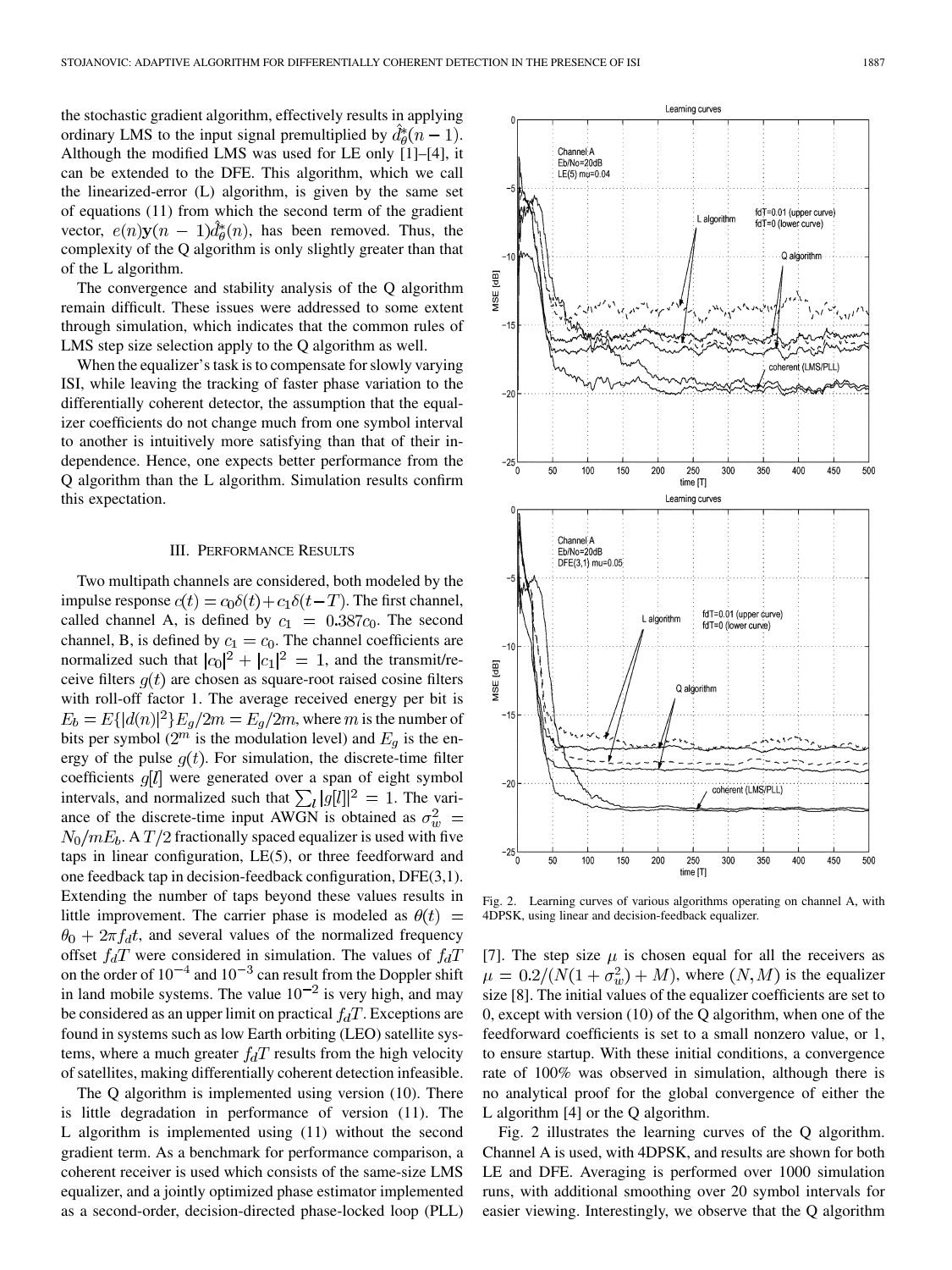converges as fast as the ordinary LMS used by the coherent receiver. (No phase tracking is employed with the coherent receiver when  $f_dT = 0$ ; in all other situations, the PLL proportional and integral tracking constants are set to 0.05 and 0.005, respectively.) In addition, convergence rate of the Q algorithm is not affected by the frequency offset (only the steady-state MSE is affected). Results clearly demonstrate that the Q algorithm reaches a lower steady-state MSE than the L algorithm, and uniformly so across the range of frequency offsets investigated. This is the benefit of optimal design that does not rely on the  $c(n)/c(n-1)$  independence assumption. The steady-state MSE reached by the Q algorithm at  $f_dT = 0$  is about 3 dB above that of the coherent receiver. This is the inherent penalty of differentially coherent detection. At  $f_dT = 10^{-2}$ , there is an additional loss of about 1 dB, approximately equal for the LE and the DFE configurations. The DFE is implemented here with the simplest form of phase correction (4), i.e., without additional filtering ( $\lambda = 0$ ). The L algorithm exhibits higher sensitivity to frequency offset in the LE than in the DFE configuration. In the LE configuration, its steady-state MSE at  $f_dT = 0$  is comparable to that of the Q algorithm at  $f_dT = 10^{-2}$ .

Probability of error results for channel A and LE are summarized in Fig. 3. Shown are the results for 4DPSK and 8DPSK, each for several values of the normalized frequency offset. Performance is evaluated in the decision-directed mode. The reference curve for coherent detection corresponds to perfectly known frequency offset. At  $f_dT = 0$ , there is little difference in performance of the Q and the L algorithms. Simulation results for  $f_dT = 10^{-4}$  are practically indistinguishable from those obtained with  $f_dT = 0$ . However, as  $f_dT$  increases, the benefits of the Q algorithm become apparent. With 4DPSK, performance of the Q algorithm at  $f_dT = 10^{-2}$  differs by less than a decibel from that at  $f_dT = 0$ , while performance of the L algorithm suffers a loss of about 2 dB. Results are also shown for  $f_dT = 0.05$ , a case which tests performance limits.

With 8DPSK, there is approximately 4 dB loss in power efficiency as compared with 4PSK at  $f_dT = 0$ , which is on the order of that incurred over an ideal (no ISI) channel. With an increase in the constellation size, it can be expected that an adaptive algorithm will demonstrate increased sensitivity to the frequency offset. Comparing the 8DPSK performance to the 4DPSK performance demonstrates robustness of the Q algorithm to the increase in modulation level. Namely, as  $f_dT$  spans the range from 0 to 10<sup>-2</sup>, the Q algorithm suffers about 2 dB loss within the range of  $E_b/N_0$  shown, while the performance of the L algorithm saturates.

Fig. 4 shows the performance of DFE on channel A. These results demonstrate the possibility to combine the simple DFE with differentially coherent detection and obtain the expected performance improvement over LE. The DFE improves the performance on this channel by about 2 dB. The DFE, be it with the Q or the L algorithm, is aided by the phase tracking method (4). This simplest way of phase tracking is sufficient for the channel at hand. The Q algorithm slightly outperforms the L algorithm, and both show robustness to frequency offset up to  $f_dT = 10^{-2}$ ,



Fig. 3. Probability of bit error as a function of  $E_b/N_0$  for channel A and linear equalization.

as well as to the increase in modulation level. At  $f_dT = 0.05$ (not shown), the Q algorithm exhibits 5 dB of additional loss with 4DPSK, while the L algorithm fails.

Fig. 5 shows the performance results obtained for channel B. Unlike channel A, this channel is not amenable to LE as it has a spectral null. Phase tracking in the feedback section now benefits from additional filtering, which was implemented in the form (5) with  $\lambda = 0.9$ . Explicit phase extraction was employed for the results shown, although the method (7) is equally applicable, as the underlying approximation holds for  $f_dT \leq 10^{-2}$ . It is interesting to note that additional phase filtering is beneficial for channel B, which is explained by the fact that unlike with channel A, performance relies heavily on feedback equalization.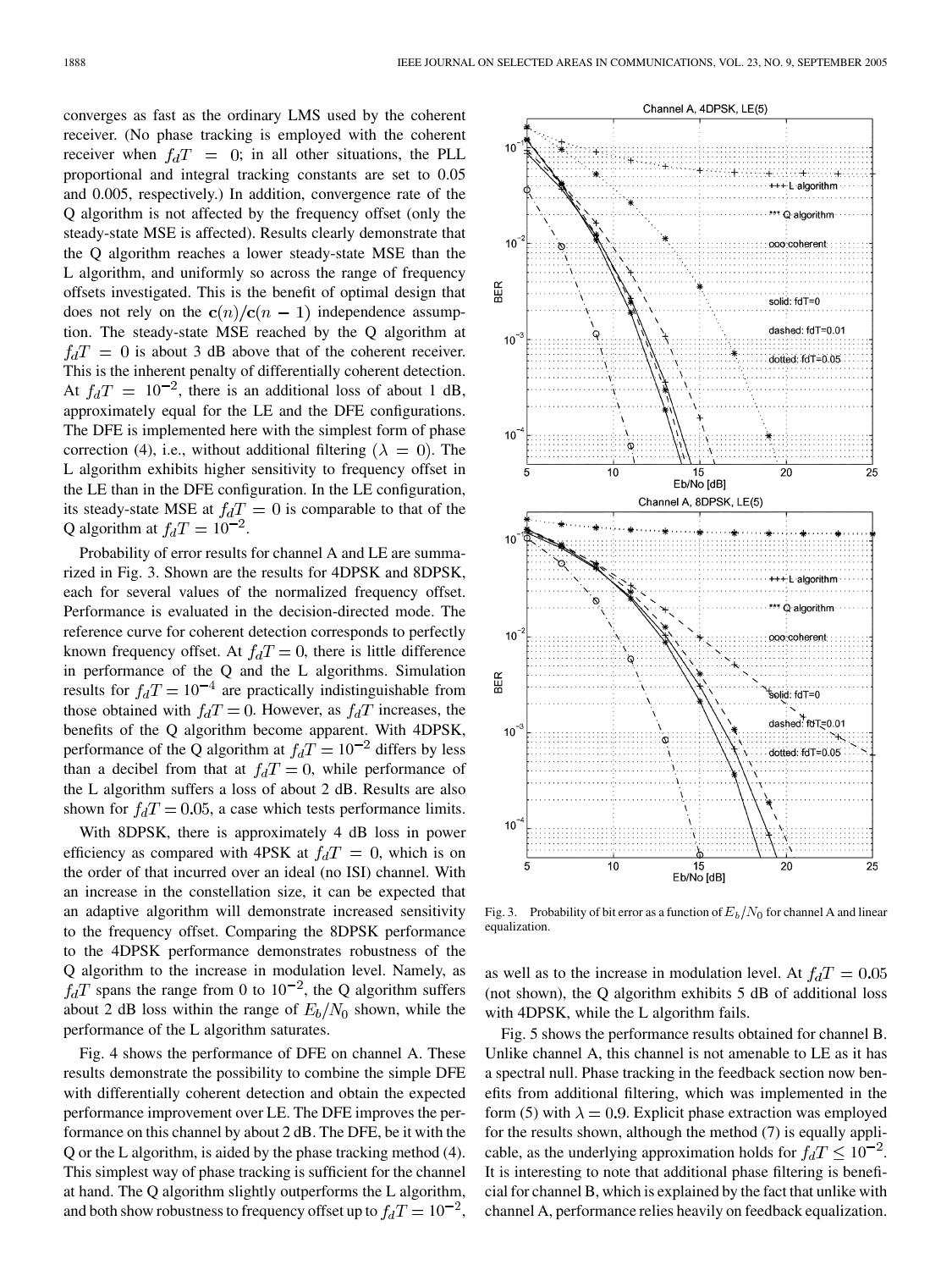

Fig. 4. Probability of bit error as a function of  $E_b/N_0$  for channel A and decision-feedback equalization.

The DFE operating under the Q algorithm provides robust performance for a wide range of frequency offsets on this channel as well. For the SNR range shown, there is less than a decibel degradation between  $f_dT = 0$  and  $f_dT = 10^{-2}$  with 4DPSK (compared with 2 dB for the L algorithm) and about 2 dB degradation with 8DPSK (compared with 6 dB for the L algorithm). Thus, the Q algorithm maintains robustness to frequency offset with varying modulation level in the presence of severe ISI. This fact, together with its implementation simplicity, are the main features of the receiver proposed.

The Q algorithm does not approach performance of coherent detection as do the algorithms of [\[4](#page-6-0)] and [\[5](#page-6-0)] at small frequency offset. However, the algorithms [\[4](#page-6-0)], [[5\]](#page-6-0) exhibit a tradeoff be-



Fig. 5. Probability of bit error as a function of  $E_b/N_0$  for channel B and decision-feedback equalization.

tween performance improvement and robustness to frequency offset. In contrast, the Q algorithm outperforms the L algorithm consistently over a wide range of frequency offsets. Its practical importance is for applications where fine-tuning of phase tracking parameters, required for coherent detection [\[7](#page-6-0)], is not an option.

## IV. CONCLUSION

Differentially coherent detection in the presence of ISI can be accomplished using a DFE (or LE) followed by the differentially coherent detector. To prevent its taps from rotation, the feedback filter of a DFE may be aided by a carrier reference obtained directly from the equalizer output. Filtering the residual phase of